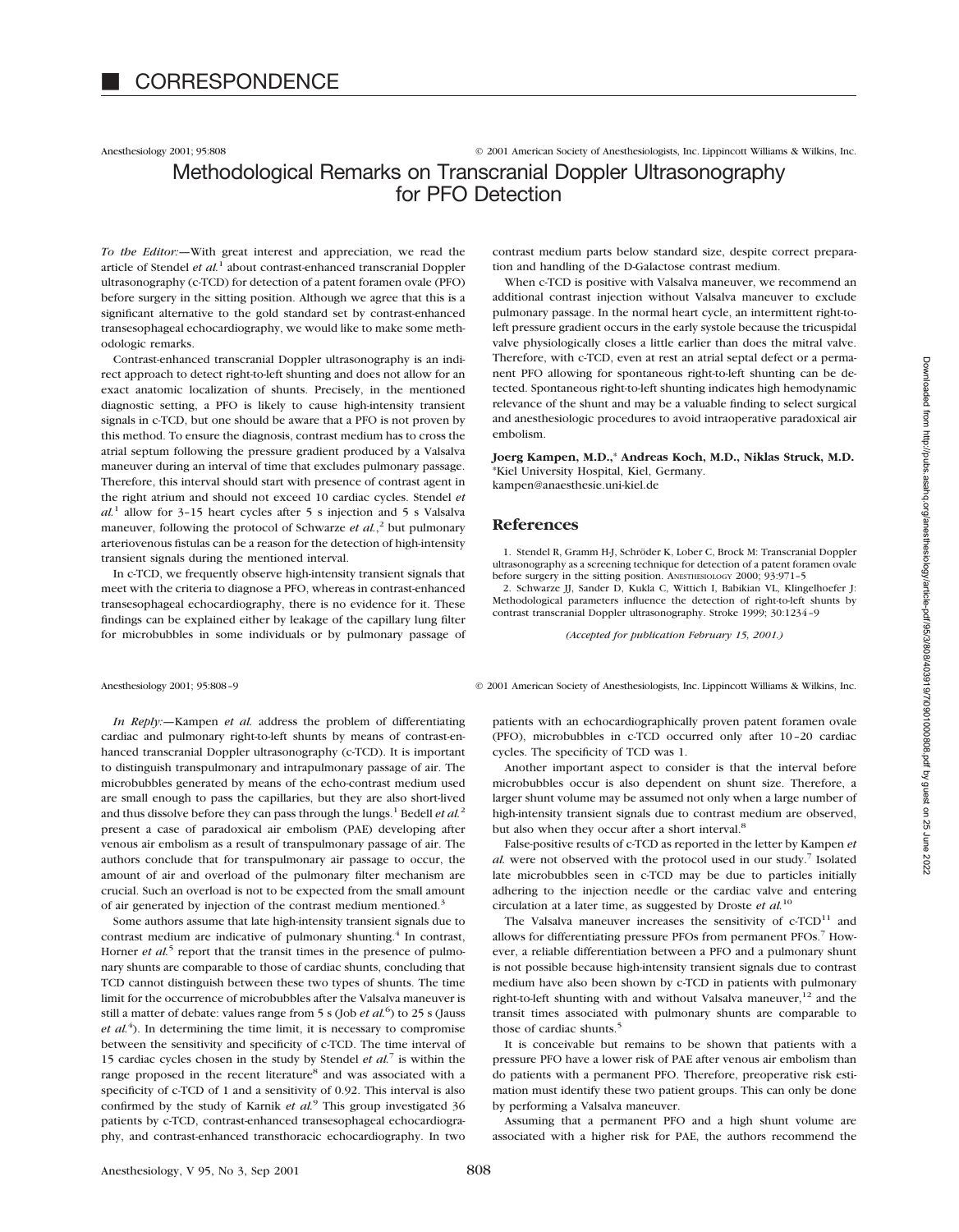following broad risk classification based on the results of c-TCD with and without Valsalva maneuver: low risk for the occurrence of PAE: pressure PFO, few microbubbles, longer latency; high risk for the occurrence of PAE: permanent PFO, many microbubbles, short latency. However, a quantitative estimate of the risk profile regarding the development of PAE cannot be made on the basis of the current data.

**Ruediger Stendel, M.D.,**\* **Hans-Joachim Gramm, M.D., Mario Brock, M.D.** \*Benjamin Franklin Medical Center, Freie Universität Berlin, Berlin, Germany. stendel@medizin.fu-berlin.de

## **References**

1. Fritzsch Th, Lange L, Schartl M, Hilmann J, Rasor J, Reiser J: The characteristics of the new safe non lung crossing echocontrast agent SHU 454 for reproducible and homogeneous opacification of blood and myocardium (abstract). Eur Heart J 1984; 5(suppl 1):197

2. Bedell EA, Berge KH, Losasso TJ: Paradoxic air embolism during venous air embolism: transesophageal echocardiographic evidence of transpulmonary air passage. ANESTHESIOLOGY 1994; 80:947–50

3. Butler BD, Hills BA: Transpulmonary passage of venous air emboli. J Appl Physiol 1985; 59:543–7

4. Jauss M, Kaps M, Keberle M, Haberbosch W, Dorndorf W: A comparison of transesophageal echocardiography and transcranial Doppler sonography with contrast medium for detection of patent foramen ovale. Stroke 1994; 25:1265–7

6. Job FP, Ringelstein EB, Grafen Y, Flachskampf FA, Doherty C, Stockmanns A, Hanrath P: Comparison of transcranial contrast Doppler sonography and transesophageal contrast echocardiography for the detection of patent foramen ovale in young stroke patients. Am J Cardiol 1994; 74:381–4

7. Stendel R, Gramm HJ, Schröder K, Lober C, Brock M: Transcranial Doppler ultrasonography as a screening technique for detection of a patent foramen ovale before surgery in the sitting position. ANESTHESIOLOGY 2000; 93:971-5

8. Schwarze JJ, Sander D, Kukla C, Wittich I, Babikian VL, Klingelhöfer J: Methodological parameters influence the detection of right-to-left shunts by contrast transcranial Doppler ultrasonography. Stroke 1999; 30:1234–9

9. Karnik R, Stöllberger C, Valentin A, Winkler W-B, Slany J: Detection of patent foramen ovale by transcranial contrast Doppler ultrasound. Am J Cardiol 1992; 69:560–2

10. Droste DW, Reisener M, Kemeny V, Dittrich R, Schulte-Altedorneburg G, Stypmann J, Wichter T, Ringelstein EB: Contrast transcranial Doppler ultrasound in the detection of right-to-left shunts: Reproducibility, comparison of 2 agents, and distribution of microemboli. Stroke 1999; 30:1014–8

11. Lynch JJ, Schuchard GH, Gross CM, Wann LS: Prevalence of right-to-left atrial shunting in a healthy population: Detection by Valsalva maneuver contrast echocardiography. Am J Cardiol 1984; 53:1478–80

12. Chimowitz MI, Nemec JJ, Marwick TH, Lorig RJ, Furlan AJ, Salcedo EE: Transcranial Doppler ultrasound identifies patients with right-to-left cardiac or pulmonary shunts. Neurology 1991; 41:1902–4

*(Accepted for publication February 15, 2001.)*

Anesthesiology 2001; 95:809 © 2001 American Society of Anesthesiologists, Inc. Lippincott Williams & Wilkins, Inc. Is Chloride or Dilution of Bicarbonate the Cause of Metabolic Acidosis from Fluid Administration?

*To the Editor:*—I read with great interest the editorial of Dr. Prough<sup>1</sup> about articles by Liskaser *et al.*, <sup>2</sup> Rehm *et al.*, <sup>3</sup> and Waters and Bernstein.<sup>4</sup> What I found most interesting was that these different authors did not agree on the etiology of fluid-induced metabolic acidosis. I agree with Dr. Prough's summary that dilution of bicarbonate from extracellular volume expansion has at least a partial role in fluidadministered metabolic acidosis.

The study of Waters and Bernstein<sup>4</sup> seems to refute the editorial of Dr. Prough<sup>1</sup> by concluding that chloride and not volume expansion causes metabolic acidosis. They based their conclusion on their findings that hetastarch (containing 154 mEq/l chloride) caused metabolic acidosis and that equivalent amounts of albumin (containing 93 mEq/l) did not cause metabolic acidosis. However, albumin contains pH buffers, including sodium bicarbonate, which increase bicarbonate concentrations and thus may limit metabolic acidosis from volume expansion.

The study of Liskaser *et al.*<sup>2</sup> about cardiopulmonary pump prime found that plasmalyte (98 mEq/l chloride) and polygeline–Ringer's solution (151 mEq/l chloride) both caused the equivalent extent of metabolic acidosis when measured immediately after the start of cardiopulmonary bypass.2 The most likely reason for the plasmalyte prime's causing a metabolic acidosis is simply a dilution of bicarbonate from a sudden extracellular volume expansion combined with the acetate and gluconate in plasmalyte not having time to be metabolized by the liver to form bicarbonate. The study of Liskaser *et al.*<sup>2</sup> shows how such solutions as lactated Ringer's or plasmalyte limit metabolic acidosis primarily from lactate, gluconate, and acetate contained in these solutions being metabolized to form additional bicarbonate and not from these solutions containing lower chloride concentrations.

This controversy about the etiology of metabolic acidosis from fluid administration also occurred approximately 3 yr ago in ANESTHESIOLOGY with four letters to the editor based on a case report we wrote describing "dilutional acidosis."5 In our response to these letters, we

mentioned a study performed over 30 yr ago, which was not mentioned in any of these articles.<sup>6,7</sup> Asano *et al.*<sup>7</sup> found that marked metabolic acidosis occurred when 5% dextrose and water (D5W) were administered to dogs. No cations or anions were administered, but metabolic acidosis occurred. Furthermore, dogs to which equivalent amounts of normal saline were administered had the same extent of metabolic acidosis as those dogs that received D5W. From that study, we concluded in our reply letter that simple volume expansion with dilution of bicarbonate was the most likely cause of metabolic acidosis.

I would appreciate any of the authors' comments about the study of Asano *et al.*<sup>7</sup> and about whether Stewart's analysis of strong ions or actual simple dilution of bicarbonate explains the findings of this study.

**Donald D. Mathes, M.D.,** University of Virginia Health Sciences Center, Charlottesville, Virginia. ddm2f@virginia.edu

### **References**

1. Prough DS: Acidosis associated with saline administration: Dilution or delusion? ANESTHESIOLOGY 2000; 93:1167–9

2. Liskaser FJ, Bellomo R, Hayhoe M, Story D, Poustie S, Smith B, Letis A, Bennett M: Role of pump prime in the etiology and pathogenesis of cardiopulmonary bypass–associated acidosis. ANESTHESIOLOGY 2000; 93:1170–3

3. Rehm M, Orth V, Scheingraber S, Kreimeier U, Brechtelsbauer H, Udilo F: Acid–base changes caused by 5% albumin *versus* 6% hydroxyethyl starch solution in patients undergoing acute normovolemic hemodilution. ANESTHESIOLOGY 2000; 93:1174–83

4. Waters JH, Bernstein CA: Dilutional acidosis following hetastarch or albumin in healthy volunteers. ANESTHESIOLOGY 2000: 93:1184-

5. Mathes DD, Morell RC, Rohr MS: Dilutional acidosis: Is it a real clinical entity? (letter). ANESTHESIOLOGY 1997; 86:501–3

6. Mathes DD, Morell RC: Dilutional acidosis: Is it a real clinical entity? (reply). ANESTHESIOLOGY 1997; 87:1013–4

7. Asano S, Kato E, Yamauchi M, Ozawa Y, Iwasa M, Wada T, Hasegawa H: The mechanism of acidosis caused by infusion of saline solution. Lancet 1966; 1:1245–6

*(Accepted for publication April 5, 2001.)*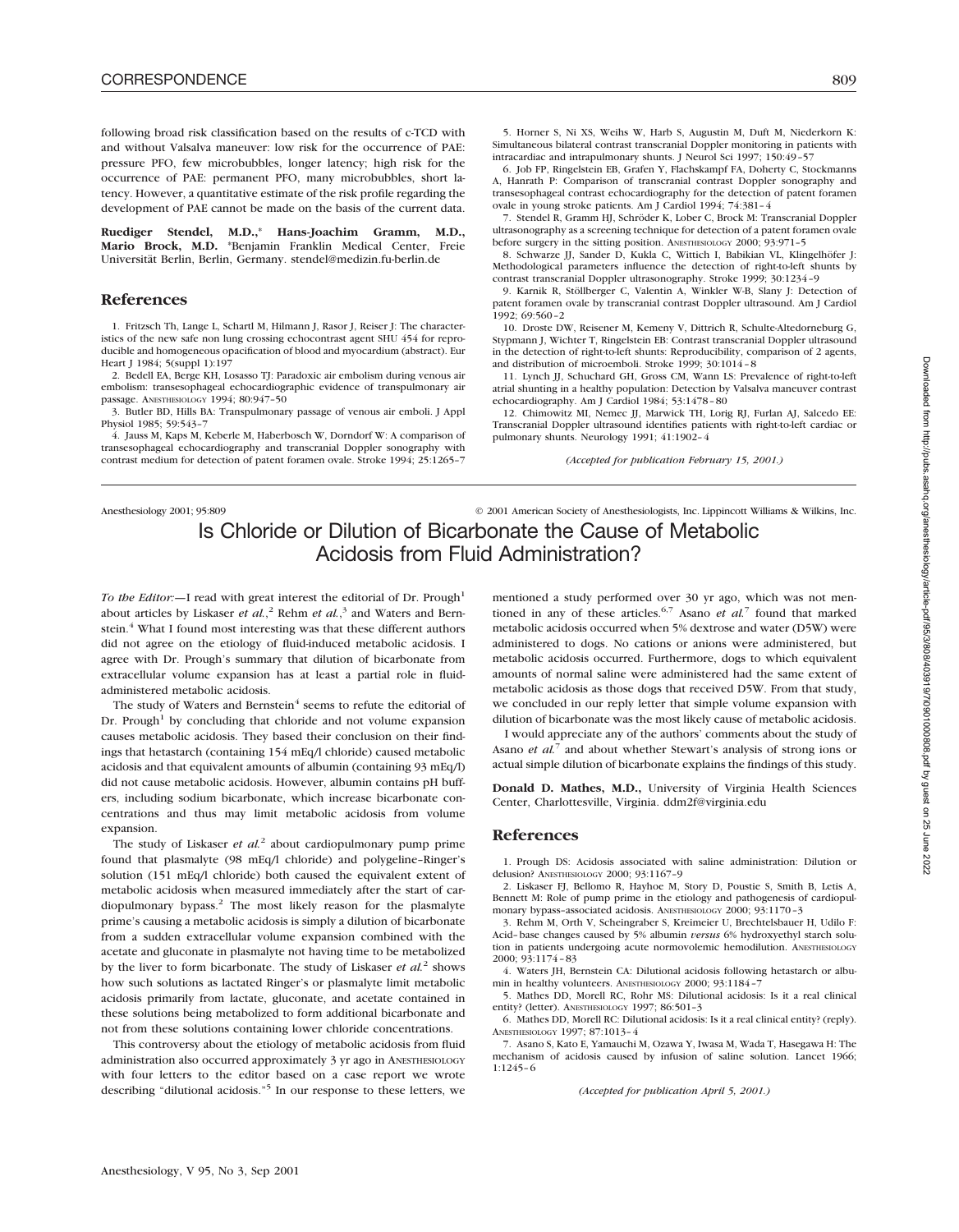Anesthesiology 2001; 95:810 © 2001 American Society of Anesthesiologists, Inc. Lippincott Williams & Wilkins, Inc.

# What Is the Clinical Relevance of Dilutional Acidosis?

*To the Editor:—*Three recent articles and an editorial explain how an infusion of normal saline can cause a "dilutional acidosis."<sup>1-4</sup> However, these studies do not address the difference between acidosis caused by iatrogenic infusion of normal saline and those caused by pathologic intracellular processes. These differences may have clinical relevance.

In caring for patients, we are often interested in gaining information about a patient's metabolic status. Because most of the body's metabolism is performed intracellularly and there is no practical method to obtain intracellular samples, we obtain a blood sample and presume it reflects what is occurring intracellularly. Typically, a metabolic acidosis reflects an intracellular metabolic derangement, which is eventually reflected in the acidification of the blood. The dilutional acidosis resulting from normal saline infusion does not reflect an intracellular metabolic derangement. Therefore, one would surmise the problems associated with dilutional acidosis are related only to the problems caused by the acidification of the blood *per se*, and perhaps intracellular acidification if there are pH shifts across cell membranes. Therefore, for the same degree of acidemia, a dilutional acidosis might be expected to be less worrisome than a metabolic acidosis caused by an intracellular metabolic derangement for at least two reasons. First, there is no other major primary metabolic derangement with a dilutional acidosis. Second, for the same degree of acidemia, one might expect a lesser intracellular pH decrease in the dilutional acidosis patient compared with a greater intracellular pH decrease in the metabolically deranged patient. In the dilutional acidosis patient, the initial pH change occurs extracellularly, and a lesser or delayed pH change would occur intracellularly. Conversely, in the metabolically deranged patient, the initial pH change occurs intracellularly, and a lesser or delayed change would occur extracellularly.

Situations can occur in which the metabolic acidosis can be caused both by an internal metabolic derangement and by fluid resuscitation with normal saline. Two examples are lactic acidosis from hypoperfusion and diabetic ketoacidosis; fluid resuscitation is required in both situations. If one is using the degree of acidemia to gauge the severity of illness, it may be difficult to determine how much of the acidosis is

*In Reply:*—Dr. Mathes' letter raises the ultimate question regarding the pathogenesis of fluid administration–associated metabolic acidosis. Unfortunately, this fascinating question cannot be easily resolved with current research technology. The reason is that fluids either come with an abnormally low strong ion difference (SID) in comparison to plasma (plasma SID  $= 42$ , saline SID  $= 0$ , D5W SID  $= 0$ ), which inevitably increases the chloride concentration relative to sodium, or they come with so-called buffers, which allow a low chloride fluid to be given, thus leaving the SID essentially unchanged and avoiding acidosis. It is impossible to know whether the acidosis induced by saline or D5W is due to dilution of bicarbonate or a decrease in SID because both happen simultaneously. It is also impossible to know whether the lack of acidosis seen with the administration of fluids, such as plasmalyte or lactated solutions, is due to bicarbonate production or the near normal or normal SID of the solution. It is impossible to prove that the independent variable is either chloride or bicarbonate. We remain uncomfortable with the term "dilutional" acidosis because it implies that what is merely a scientific hypothesis has been proven right. It has not. If anyone can devise the experiment that will convincingly prove which theory is right, we think they should receive the Nobel prize in medicine and chemistry simultaneously!

Dr. Roth raises important clinical issues in relation to fluid administration–associated acidosis. We do not know whether such acidosis is due to the probably more benign dilutional acidosis. A given degree of acidosis may imply a variable severity of illness, depending on how much of the acidosis is due to an internal metabolic derangement and how much is due to dilutional acidosis. Clinical criteria that consider blood pH may need to be reevaluated if normal saline infusion occurred.

Like most good studies, more questions are generated than answered. Although the determination of clinical relevance was not the intent of these studies, one of the articles commented, "The acidosis in both groups seems to be without major clinical relevance."<sup>2</sup> From the perspective of a clinician, it would be helpful to have the following questions answered:

- 1. What degree of dilutional acidosis, if any, is harmful?
- 2. Is there a maximum degree of dilutional acidosis that can result just from normal saline administration?
- 3. How long should it take for a dilutional acidosis to correct after normal saline infusion is discontinued?
- 4. When should dilutional acidosis be treated?
- 5. If treatment is indicated, would sodium bicarbonate, THAM, or both be appropriate for treating dilutional acidosis?

**Jonathan V. Roth, M.D.,** Albert Einstein Medical Center, Philadelphia, Pennsylvania. jvroth1@aol.com

### **References**

1. Liskaser FJ, Bellomo R, Hayhoe M, Story D, Poustie S, Smith B, Letis A, Bennett M: Role of pump prime in the etiology and pathogenesis of cardiopulmonary bypass–associated acidosis. ANESTHESIOLOGY 2000; 93:1170–3

2. Rehm M, Orth V, Scheingraber S, Kreimeier U, Brechtelsbauer H, Udilo F: Acid–base changes caused by 5% albumin *versus* 6% hydroxyethyl starch solution in patients undergoing acute normovolemic hemodilution. ANESTHESIOLOGY 2000; 93:1174–83

3. Waters JH, Bernstein CA: Dilutional acidosis following hetastarch or albumin in healthy volunteers. ANESTHESIOLOGY 2000; 93:1184-7

4. Prough DS: Acidosis associated with saline administration: Dilution or delusion? ANESTHESIOLOGY 2000; 93:1167–9

*(Accepted for publication April 5, 2001.)*

Anesthesiology 2001; 95:810-1 © 2001 American Society of Anesthesiologists, Inc. Lippincott Williams & Wilkins, Inc.

harmful or beneficial, whether we should treat it, and, if we should, how. In fact, we do not know whether we should ever treat any  $acidosis<sup>1</sup>$ . The degree of acidosis that can be achieved with saline administration alone in human beings is unknown because massive saline administration typically occurs in critically ill patients with other disorders of acid–base balance. Animal models suggest that it can lower the pH to  $7.15$ -7.2.<sup>2</sup> Recovery from such acidosis in humans is variable depending on metabolic state, liver function, and renal function. Data from our study<sup>3</sup> show that in cardiac surgery patients, even after 3–4 h, this acidosis has not yet fully resolved. In our opinion, the most important aspect of studies like ours is to highlight that fluid therapy can induce a metabolic acidosis and that it must therefore be considered in its differential diagnosis. We are particularly concerned about the possibility of trauma patients who receive large amounts of saline, are then found to have a worsening metabolic acidosis, and are taken for an exploratory laparotomy to exclude intestinal infarction, when the acidosis is mostly iatrogenic.

**Rinaldo Bellomo, M.D., F.R.A.C.P.,**\* **Frank Liskaser, M.D., F.A.N.Z.C.A.** \*Austin and Repatriation Medical Centre, Heidelberg, Australia. rb@austin.unimelb.edu.au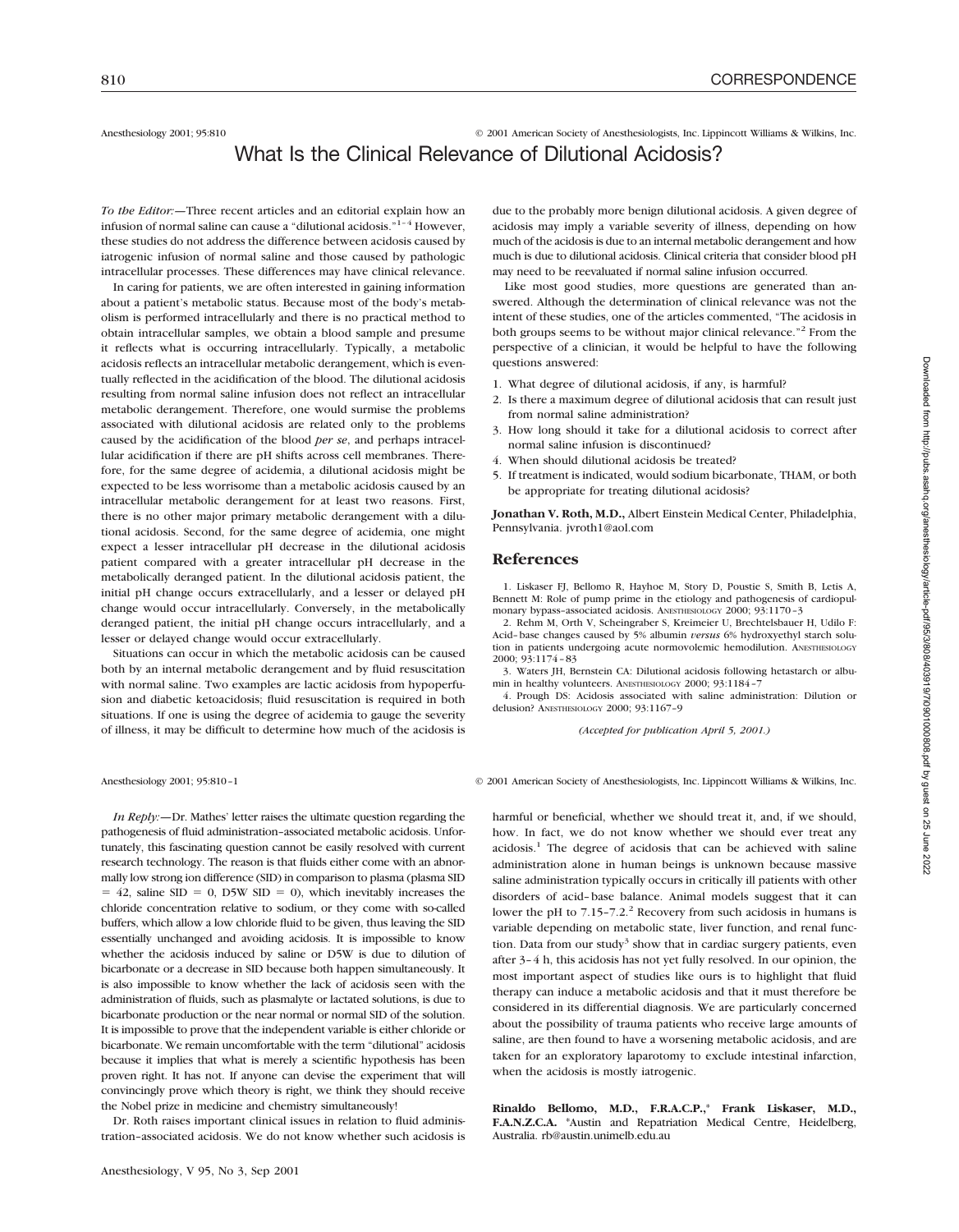### **References**

1. Forsythe SM, Schmidt GA: Sodium bicarbonate for the treatment of lactic acidosis. Chest 2000; 117:260–7

2. Kellum JA, Bellomo R, Kramer D, Pinsky MR: Etiology of metabolic acidosis during saline resuscitation in endotoxemia. Shock 1998; 9:364–8

*In Reply:—*We are grateful to have the opportunity to respond to the thoughtful comments by Drs. Mathes and Roth. Dr. Mathes asks for an interpretation of the results of the study of Asano *et al.*<sup>1</sup> His main question is whether Stewart's analysis<sup>2</sup> of strong ions or simply the dilution of bicarbonate according to the classical approach by Sigaard-Andersen<sup>3</sup> explains the findings of this study. Asano *et al.*<sup>1</sup> infused very large amounts (3.5 ml  $\cdot$  kg<sup>-1</sup>  $\cdot$  min<sup>-1</sup> for 25 min) of 5% glucose or mannitol in dogs and observed an almost identical decrease in pH by infusing the same amount of 0.9% saline. The question whether volume changes of the extracellular space (and the dilution with bicarbonatefree solutions) or changes in the ionic composition of the extracellular space cause metabolic acid–base disturbances is interesting, but possibly more a philosophical than a physiologic one. Diluting the extracellular space (with probably any solution) should result in the combination of a change in the respective volume *and* a change in the respective ionic composition. Recently, we demonstrated that during transurethral resection of the prostate and absorption of approximately 500 ml irrigation fluid, a moderate metabolic acidosis occurred.<sup>4</sup> In this case, ion and bicarbonate-free irrigation fluid (consisting of 2% ethanol, 0.54% mannitol, and 2.7% sorbitol in water) was administered. In the study group (the group with a marked irrigant absorption), we observed not only volume changes (decrease in the hemoglobin concentration as an indication of an increase in the extracellular volume), but also changes in the strong ion difference  $(-3.9 \text{ mm})$  and in the amount of weak plasma acid  $(-1.5 \text{ mm})$ . These changes sufficiently explained the observed acid–base changes by means of Stewart's equations. However, to answer Dr. Mathes' question, it would be necessary to investigate isolated changes in the strong ion difference, the amount of weak plasma acid, or both without changes in the volume of the extracellular space and to investigate changes in the volume without changes in the ionic composition of the extracellular space. However, we believe that such experiments are not possible in any clinical setting. In the study by Asano *et al.*,<sup>1</sup> large volume changes must have occurred (the volume infused in dogs by Asano *et al.*<sup>1</sup> corresponds to approximately 6 l within 25 min in a 70-kg human), and we think that these were accompanied by major changes in the strong ion difference and the amount of weak plasma acid, too. Unfortunately, the question whether these changes could completely explain the observed metabolic acidosis according to the Stewart model cannot be answered because no concentrations of electrolytes or plasma protein were presented.

Regarding Dr. Roth's questions, we do not have a final answer for any of them.

1. We believe that also in dilutional acidosis, a decrease in pH below 7.2 may be harmful because cardiac contractility might be compro-

3. Liskaser F, Bellomo R, Hayhoe M, Story D, Poustie S, Smith B, Letis A, Bennett M: Role of pump prime in the etiology and pathogenesis of cardiopulmonary bypass–associated acidosis. ANESTHESIOLOGY 2000; 93:1170–3

*(Accepted for publication April 5, 2001.)*

Anesthesiology 2001; 95:811 © 2001 American Society of Anesthesiologists, Inc. Lippincott Williams & Wilkins, Inc.

mised.5–7 This generally implies a therapy of dilutional acidosis when base excess decreases below  $-10$  mm.

- 2. The maximum degree of dilutional acidosis is not known to us. Obviously, it is not recommended to generate pH values below 7.2, and our experience shows that the pH value can decrease below 7.2 by infusing large amounts of saline. In the investigation by Scheingraber *et al.*, <sup>8</sup> there was a clearly dose-dependent relation between the volume of saline administered and respective changes in pH.
- 3. We have not yet investigated systematically the time span in which dilutional acidosis usually will be corrected after discontinuation of saline infusion. Probably, it is a matter of several hours, and possibly, this could take longer in patients with renal dysfunctions.
- 4. Especially in the postoperative period, we frequently see a mixed acidosis of a metabolic acidosis caused by infusion and of a respiratory acidosis due to alveolar hypoventilation caused by anesthetic agents. Therefore, an intraoperatively generated moderate dilutional metabolic acidosis with a base excess below  $-7$  mm, for example, may quickly result in postoperative pH values below 7.2 when arterial carbon dioxide tension exceeds 50 mmHg. As a consequence, we usually perform intraoperatively an alkali therapy at base excess values below  $-5$  mm.
- 5. Whether in this case sodium bicarbonate or THAM is preferable is currently being investigated in our laboratory.

**Markus Rehm, M.D.,**\* **Udilo Finsterer, M.D.** Klinik für Anästhesiologie Ludwig-Maximilians-Universität, Klinikum Großhadern, Munich, Germany. jfreeden@ana.med.uni-muenchen.de.

## **References**

1. Asano S, Kato E, Yamauchi M, Ozawa Y, Iwasa M, Wada T, Hasegawa H: The mechanism of the acidosis caused by infusion of saline solution. Lancet 1966; 1:1245–6

2. Stewart PA: Modern quantitative acid-base chemistry. Can J Physiol Pharmacol 1983; 61:1444–61

3. Sigaard-Andersen O: The Acid-Base Status of the Blood, 4th edition. Copenhagen, Munksgaard, 1976, and Baltimore, Williams & Wilkins, 1976

4. Scheingraber S, Heitmann L, Weber W, Finsterer U: Are there acid base changes during transurethral resection of the prostate (TURP)? Anesth Analg 2000; 90:946–50

5. Mitchell JH, Wildenthal K, Johnson RL: The effects of acid-base disturbances on cardiovascular and pulmonary function. Kidney Int 1972; 1:375–89

6. Williamson JR, Safer B, Rich T, Schaffer S, Kobayashi K: Effects of acidosis on myocardial contractility and metabolism. Acta Med Scand 1976; 199(suppl 587):95–112

7. Shapiro JI: Pathogenesis of cardiac dysfunction during metabolic acidosis: Therapeutic implications. Kidney Int 1997; 51(suppl 61):47–51

8. Scheingraber S, Rehm M, Sehmisch C, Finsterer U: Rapid saline infusion produces hyperchloremic acidosis in patients undergoing gynecologic surgery. ANESTHESIOLOGY 1999; 90:1265–70

*(Accepted for publication April 5, 2001.)*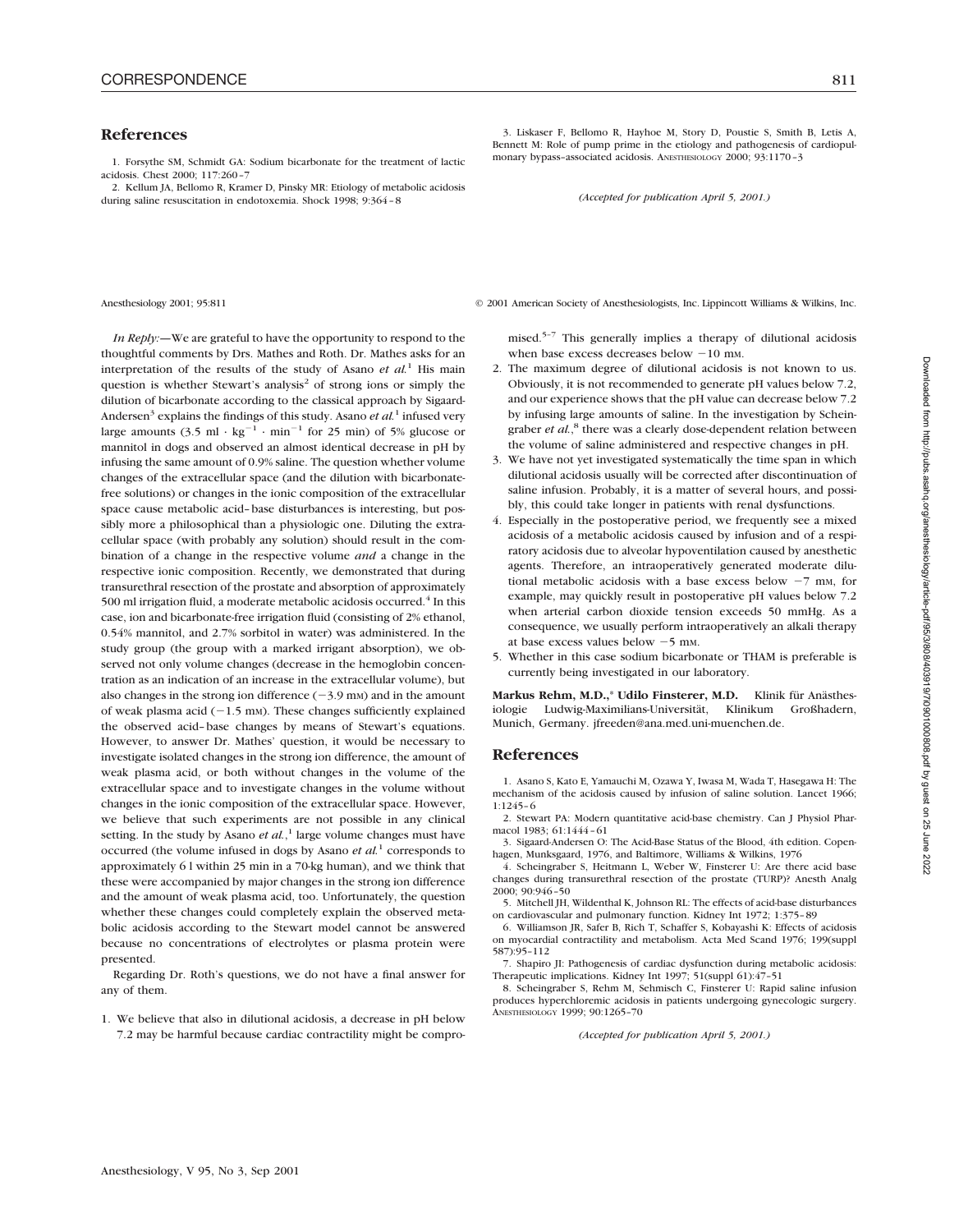*In Reply:—*I would like to thank Drs. Roth and Mathes for their interest in my recent article.<sup>1</sup> First, I would like to address the comments of Dr. Roth. He correctly points out the importance of differentiating between intracellular and extracellular mechanisms for the creation of an acidosis, concluding that an extracellular mechanism probably has minimal impact on outcome. Like Dr. Roth, I believe that it is critical to make this distinction. The importance of this differentiation is best shown by the many publications that have evaluated the intracellular-to-extracellular potassium flux after an acid–base change. These articles describe a wide spectrum of mechanisms for creating an acid–base change. As a result, each article reaches a different conclusion regarding the effect of acid–base change on intracellular or extracellular potassium movement.<sup>2</sup>

I agree with Dr. Roth in his speculation that the impact on outcome of a dilutional acidosis created through the administration of 0.9% saline solution is probably limited; however, there is some evidence that 0.9% saline solution may have some effect on perioperative blood loss. In a study of patients undergoing major blood loss surgery, Martin *et al.*<sup>3</sup> found greater blood loss in patients to whom hetastarch in a normal saline solution was administered when compared with patients to whom hetastarch in a buffered electrolyte solution was administered. They suggested that the hyperchloremic acidosis after the normal saline–containing solution was responsible. Gan *et al.*<sup>4</sup> reported a difference in blood loss between two similar study groups. Like Dr. Roth, I believe that there are more questions to be answered about the effect of 0.9% saline solution administration.

The question raised by Dr. Mathes relating to a study by Asano *et al.*<sup>5</sup> is more difficult to address. In this study, a metabolic acidosis was found in dogs to which 5% dextrose in water was administered. An explanation for this acidosis using Stewart's analysis requires some understanding of Stewart's acid-base theory. According to Stewart, 6,7 the acid–base status is determined by the strong ion difference (SID), the albumin concentration, and the partial pressure of carbon dioxide (Pco<sub>2</sub>). Respiratory acid-base change results from changes in Pco<sub>2</sub>, whereas metabolic problems relate to changes in albumin concentration and the SID. The weak electrolyte, albumin, needs to be changed significantly before it has significant impact on acid–base status. For this reason, in the operating room, most metabolic derangement can be explained by changes in the SID. The SID is the difference in concentrations of  $Na^+$ ,  $K^+$ ,  $CI^-$ , and lactic acid. The difference between the cation and anion concentrations can be affected by the amount of free water in which the electrolytes are dissolved. This

Anesthesiology 2001; 95:812 © 2001 American Society of Anesthesiologists, Inc. Lippincott Williams & Wilkins, Inc.

relation between the SID and water is the explanation for the findings of Asano *et al.*<sup>5</sup>

Understanding of this concept is best aided by an example. If one were to take a liter of water containing only sodium and chloride, the law of electroneutrality ( $\Sigma$ cations =  $\Sigma$ anions) must be maintained by dissociation of water. For example, if a liter of water contains 140 mEq/l sodium and 110 mEq/l chloride, the SID of that solution is 30 mEq. This positive charge difference would need to be balanced by water dissociation. If we were to add another liter of water without adding any more electrolytes, the solution would contain 70 mEq/l sodium and 55 mEq/l chloride, and the SID would be 15 mEq. Because we have decreased the positive charge contribution of the SID from  $30$  mEq to 15 mEq, a decrease in  $[OH^-]$  would occur with an increase in  $[H^+]$ , and a true dilutional acidosis would be seen. This phenomena is of importance during transurethral resection of the prostate where large volumes of free water can be absorbed.<sup>8</sup> This is how I would explain the findings of Asano *et al.*<sup>5</sup> using Stewart's analysis.

**Jonathan H. Waters, M.D.,** The Cleveland Clinic Foundation, Cleveland, Ohio. watersj@cff.org

### **References**

1. Waters JH, Bernstein CA: Dilutional acidosis following hetastarch or albumin in healthy volunteers. ANESTHESIOLOGY 2000; 93:1184–7

2. Adrogue HJ, Madias NE: Changes in plasma potassium concentration during acute acid-base disturbances. Am J Med 1981; 71:456–67

3. Martin G, El-Moalem H, Bennett-Guerrero E, Mythen MG, Gan TJ: Comparison of intraoperative blood loss in patients undergoing major surgery using Hextend, Hespan, and lactated Ringer's solution (abstract). ANESTHESIOLOGY 1999; 91:A166

4. Gan TJ, Bennett-Guerrero E, Phillips-Bute B, Wakeling H, Moskowitz DM, Olufolabi Y, Konstadt SN, Bradford C, Glass PSA, Machin SJ, Mythen MG: Hextend, a physiologically balanced plasma expander for large volume use in major surgery: A randomized phase III clinical trial. Hextend Study Group. Anesth Analg 1999; 88:992–8

5. Asano S, Kato E, Yamauchi M, Ozawa Y, Iwasa M, Wada T, Hasegawa H: The mechanism of acidosis caused by infusion of saline solution. Lancet 1966; 1:1245–6

6. Stewart PA: How to understand acid-base: A quantitative acid-base primer for Biology and Medicine. New York, Elsevier North Holland, 1981

7. Stewart PA: Modern quantitative acid-base chemistry. Canad J Physiol Pharmacol 1983; 61:1444–61

8. Scheingraber S, Heitmann L, Weber W, Finsterer U: Are there acid base changes during transurethral resection of the prostate (TURP)? Anesth Analg 2000; 90:946–50

*(Accepted for publication April 5, 2001.)*

Anesthesiology 2001; 95:812–3 © 2001 American Society of Anesthesiologists, Inc. Lippincott Williams & Wilkins, Inc.

# Rhinorrhea by Nasal Fentanyl

*To the Editor:—*Galinkin *et al.*<sup>1</sup> found that intranasal fentanyl during halothane or sevoflurane for minor ear surgery causes decreased postoperative agitation without an increase in vomiting, hypoxia, or discharge time. The satisfactory score of the patients' parents at home was also excellent.

I read the article with much interest because intranasal fentanyl caused severe nasal discharge in my adult patients several hours after anesthesia. I wonder whether the children in the study of Galinkin *et al.*<sup>1</sup> showed such signs.

In 1988, when nasal sufentanil was reported to be effective in children, I applied the nasal fentanyl technique for adult patients undergoing minor otolaryngologic surgery during halothane anesthesia. The technique was tested in these patients for its efficacy in calming the violent agitating reactions during the inhalation induction period.

Nasal fentanyl, 0.5 ml (0.025 mg), was administered to the patients in each nostril. This quickly showed excellent sedative effect for induction of anesthesia, with much less respiratory depression than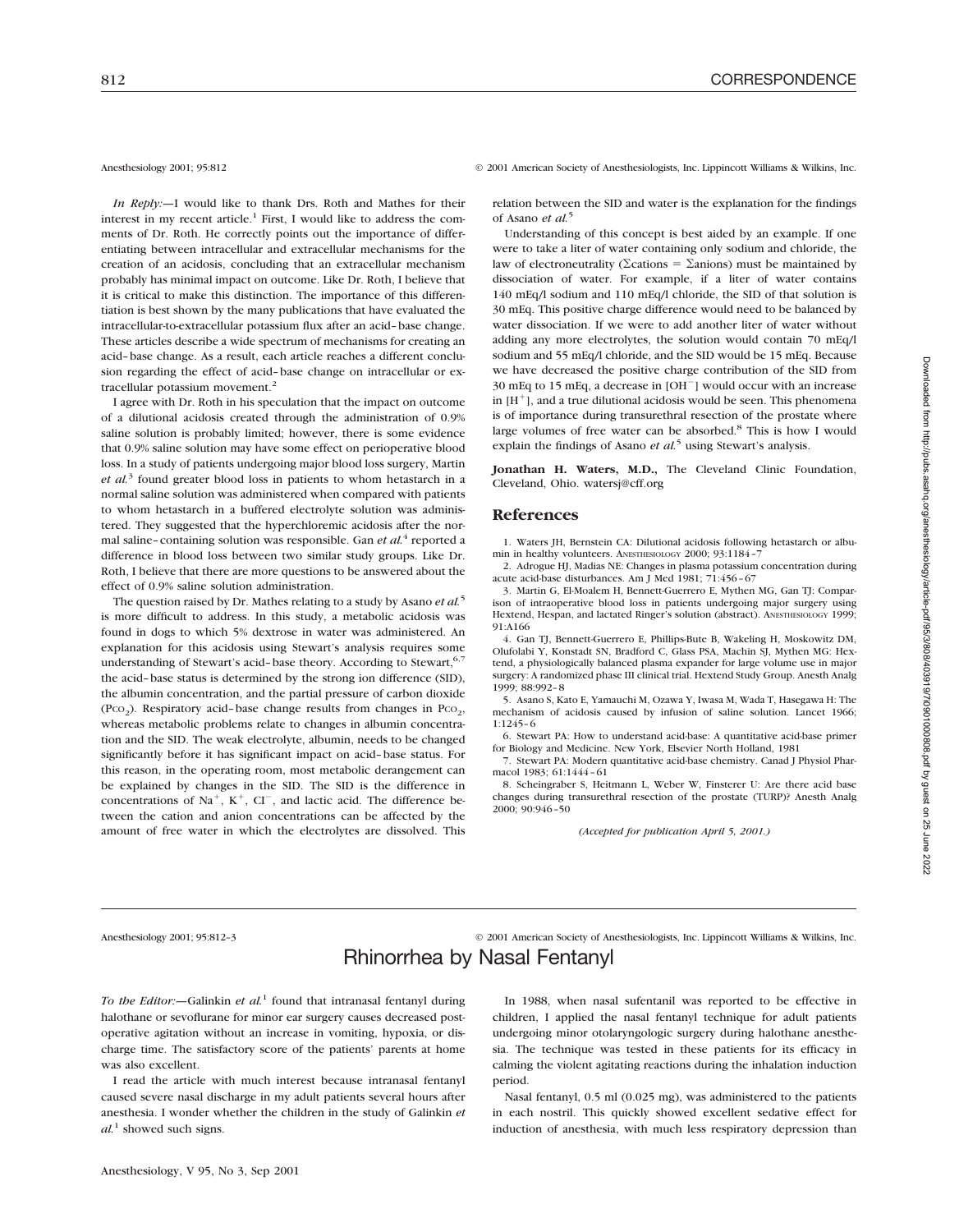the intravenous dose caused. The emergence from anesthesia also was favorable.

However, we soon realized that the method has an unfavorable side effect. Severe nasal discharge developed in almost half of the patients several hours after the end of the surgery. In those who underwent surgery in the afternoon, rhinorrhea occurred early in the evening and lasted long enough to disturb the patients' sleep during the first postoperative night. For this reason, we discontinued the technique.

Fentanyl does not directly activate mast cells to induce histamine release.<sup>2</sup> Reduction in the central sympathetic discharge or local catecholamine concentrations instead enhances the effect of fentanyl on narcotic receptors. $3$  I believe this may have been a cause of the time interval between the application of fentanyl and the development of rhinorrhea, possibly caused by mast cell activation in my patients.

*In Reply:—*We thank Dr. Ueda for his interest in our study of nasal fentanyl in children undergoing myringotomy with placement of ventilating tubes.<sup>1</sup> We chose the nasal route of administration because it avoids the need for vascular access in an operation that takes less than 5 min to perform, and this route has been used for administering drugs in children, including opioids and midazolam. $2-4$  We chose fentanyl over other opioids, such as sufentanil, because of its lower cost. Dr. Ueda has raised concerns about increased rhinorrhea when this technique of nasal fentanyl was used in adults. There are data to indicate midazolam is more irritating to nasal mucosa of children than sufentanil is.<sup>2,4</sup> Other investigators have not reported increased nasal secretions after using sufentanil by the nasal transmucosal route in children, but it is unclear whether these investigations were specifically designed to examine this question.

The parents of all 265 patients enrolled in our study received phone calls from experienced nurse practitioners on the day after the procedure, and no parent reported an increase in rhinorrhea during the follow-up period. However, children undergoing bilateral myringotomy and pressure equalization tube placement commonly have nasal congestion from associated allergic rhinitis or during recovery from frequent viral upper respiratory infections. This may skew the parents' perspective, and their concerns about nasal congestion may not reach the threshold for reporting it during the follow-up phone call.

**Wasa Ueda, M.D.,** Kochi Medical School, Nannkoku, Japan. uedaw@kochi-ms.ac.jp

# **References**

1. Galinkin JF, Fazi LM, Cuy RM, Chiavacci RM, Kurth CD, Shah UK, Jacobs IN, Watcha MF: Use of intranasal fentanyl in children undergoing myringotomy and tube placement during halothane and sevoflurane anesthesia. ANESTHESIOLOGY 2000; 93:1378–83

2. Flacke JW, Flacke WE, Bloor BC, Van Etten AP, Kripke BJ: Histamine release by four narcotics: a double-blind study in humans. Anesth Analg 1987; 66:723–30 3. Gentil B, Macquin-Mavier I, Harf A: Fentanyl-induced airway hyperreactivity in the guinea pig. Eur J Pharmacol 1989; 159:181–5

*(Accepted for publication April 18, 2001.)*

Anesthesiology 2001; 95:813 © 2001 American Society of Anesthesiologists, Inc. Lippincott Williams & Wilkins, Inc.

In conclusion, we have not noted findings similar to those reported by Dr. Ueda, but we agree that additional follow-up should focus on determining whether fentanyl increases nasal secretions to the point to which it interferes with the child's sleep on the first night after surgery.

**Jeffrey L. Galinkin, M.D.,**\* **Mehernoor F. Watcha, M.D.** \*Children's Hospital of Philadelphia, Philadelphia, Pennsylvania. galinkin@email.chop.edu

## **References**

1. Galinkin JL, Fazi LM, Cuy RM, Chiavacci RM, Kurth CD, Shah UK, Jacobs IN, Watcha MF: Use of intranasal fentanyl in children undergoing myringotomy and tube placement during halothane and sevoflurane anesthesia. ANESTHESIOLOGY 2000; 93:1378–83

2. Davis PJ, Cohen IT, McGowan FXJ, Latta K: Recovery characteristics of desflurane *versus* halothane for maintenance of anesthesia in pediatric ambulatory patients. ANESTHESIOLOGY 1994; 80:298–302

3. Henderson JM, Brodsky DA, Fisher DM, Brett CM, Hertzka RE: Pre-induction of anesthesia in pediatric patients with nasally administered sufentanil. ANESTHE-SIOLOGY 1988; 68:671–5

4. Karl HW, Keifer AT, Rosenberger JL, Larach MG, Ruffle JM: Comparison of the safety and efficacy of intranasal midazolam or sufentanil for preinduction of anesthesia in pediatric patients. ANESTHESIOLOGY 1992; 76:209–15

*(Accepted for publication April 18, 2001.)*

# Anesthesiology 2001; 95:813-4 <sup>©</sup> 2001 American Society of Anesthesiologists, Inc. Lippincott Williams & Wilkins, Inc. Costs and Recovery Profiles of Caudal Anesthesia for Anorectal Surgery in Adults

*To the Editor:—*We read with much interest the article of Li *et al.*<sup>1</sup> These authors designed a study to test the hypothesis that the use of local anesthesia combined with propofol sedation for ambulatory anorectal surgery was superior to both general and spinal anesthesia with respect to recovery times, postoperative side effects, patient satisfaction, and total costs to the healthcare institution. Local anesthesia was performed according to the technique of Nivatvongs<sup>2,3</sup> and associated with propofol infusion titrated to maintain a stable level of grade 3 sedation in the Observer's Assessment of Alertness-Sedation score. They found that the use of local anesthesia with sedation is the most cost-effective technique for anorectal surgery in the ambulatory setting.

The authors did not include caudal anesthesia in their comparative study. Caudal anesthesia can also be used for sacroperineal surgery in adults. In a recent study, $4 \text{ we found that caudal anesthesia is a reliable}$ and safe anesthetic technique for hemorrhoidectomy in adults, despite the 10% rate of technical failure because of an absent hiatus due to wide anatomic variation in this region.<sup>5</sup> When low volume  $(14 \text{ ml})$  of a mixture containing  $2\%$  lidocaine with 0.5% bupivacaine and 5  $\mu$ g/ml epinephrine was used, adequate surgical anesthesia was obtained. All patients were satisfied with the anesthetic care. Time to oral intake was immediate. When the mixture of lidocaine with bupivacaine and epinephrine was used alone, no postoperative side effects occurred. First analgesic requirement after surgery, time to spontaneous standing, and first spontaneous voiding were  $276 \pm 131$ ,  $141 \pm 26$ , and  $406 \pm 36$  min, respectively. Using the same critique as Li *et al.*, <sup>1</sup> we estimated that the marginal costs of drugs and resources in our study was similar. Because propofol was not used, the cost may be lower.

**Alain Christian Van Elstraete, M.D.,**\* **Thierry Lebrun, Frederic Pastureau.** \*Clinique Saint Paul, Clairiere, Fort de France,

Support was provided solely from institutional and/or departmental sources.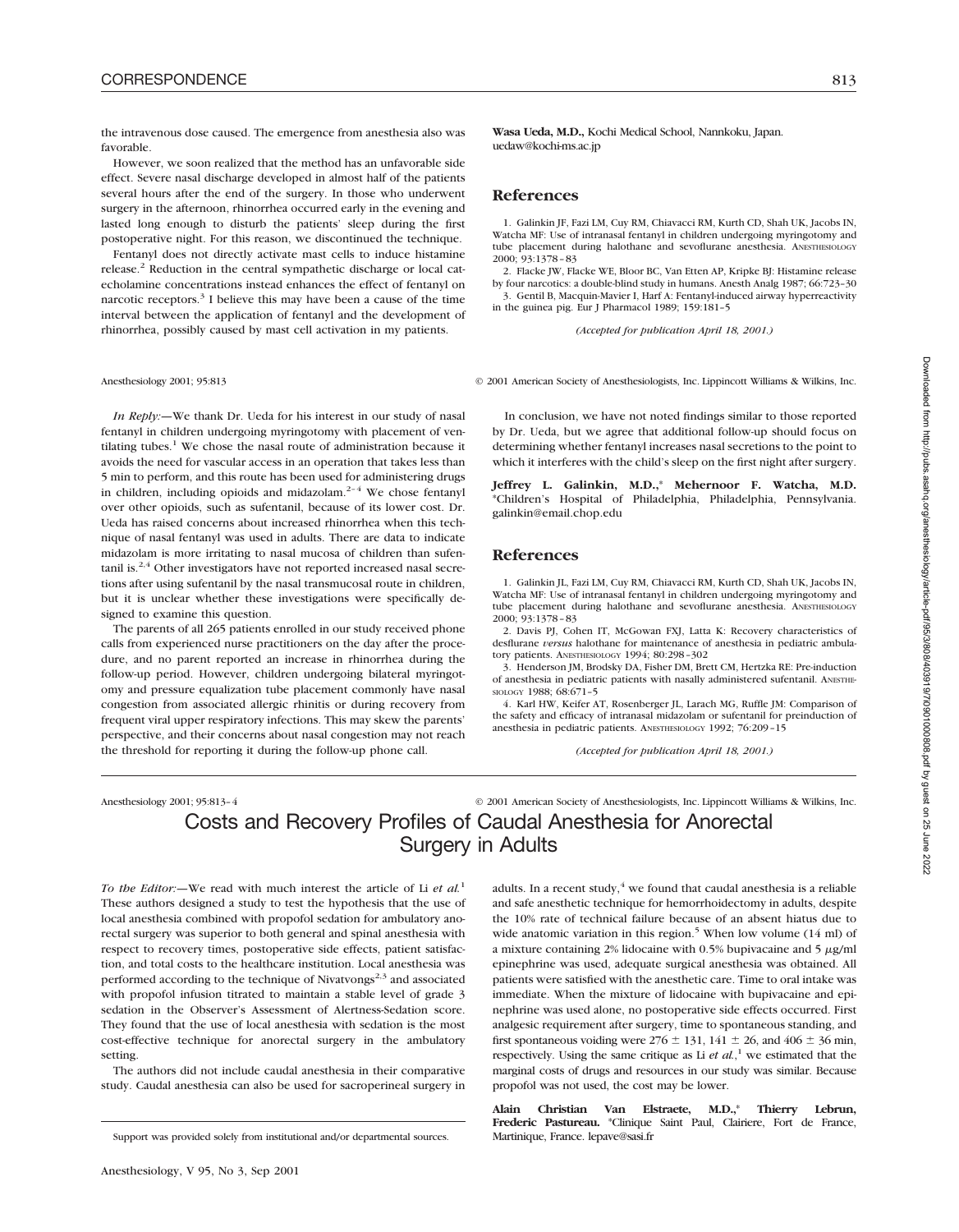# **References**

1. Li S, Coloma M, White PF, Watcha MF, Chiu JW, Li H, Hubert PJ Jr: Comparison of the costs and recovery profiles of three anesthetic techniques for ambulatory anorectal surgery. ANESTHESIOLOGY 2000; 93:1225–30

2. Nivatvongs S: An improved technique of local anesthesia for anorectal surgery. Dis Colon Rectum 1982; 25:259–60

3. Nivatvongs S: Technique of local anesthesia for anorectal surgery. Dis Colon Rectum 1997; 40:1128

4. Van Elstraete AC, Pastureau F, Lebrun T, Mehdaoui H: Caudal clonidine for postoperative analgesia in adults. Br J Anaesth 2000; 84:401–2

5. Crighton IM, Barry BP, Hobbs GJ: A study of the anatomy of the caudal space using magnetic resonance imaging. Br J Anaesth 1997; 78:391–5

6. Eisenach JC, De Koch M, Klimscha W:  $\alpha_2$ -Adrenergic agonists for regional anesthesia. ANESTHESIOLOGY 1996; 85:655–74

*(Accepted for publication April 25, 2001.)*

Anesthesiology 2001; 95:814 © 2001 American Society of Anesthesiologists, Inc. Lippincott Williams & Wilkins, Inc. Opening Anesthesiologist-proof Vials

*To the Editor:*—Leighton and Mitchell<sup>1</sup> describe methods for opening non–flip-top vials using sharp objects, such as a screwdriver, a ball pen, or a hemostat. We suggest an even better way for opening such vials by pushing hard on the cap center with a small, nonsharp object, such as the tip of a syringe, a hemostat, or even a shelf's sharp edge (fig. 1). This prevents the need for the exact insertion of the sharp object into the gap between the cap and its center.

Although we were unable to obtain dantrolene bottles, we tested this method on 25 outdated non–flip-top vials. All were opened easily within less than 2 s. Use of this method will allow faster opening of vials and will prevent injury in an emergency.

**Yitzhak Cohen, M.D.,**\* **Ron Flaishon, M.D., Liora Lichtenberg, Ph.D.** \*Tel-Aviv Sourasky Medical Center, Tel-Aviv, Israel. yico@barak-online.net

### **Reference**

1. Leighton BL, Mitchell LW: Dantrolene: Opening the anesthesiologist-proof vial. ANESTHESIOLOGY 2001; 94:379–80

Support was provided solely from institutional and/or departmental sources.



**Fig. 1. Opening of a non–flip-top vial by pushing hard on the center of the vial's cap with a syringe.**

*(Accepted for publication May 10, 2001.)*

Anesthesiology 2001; 95:814 © 2001 American Society of Anesthesiologists, Inc. Lippincott Williams & Wilkins, Inc. Using a Spinal Needle As an Introducer for a Spinal Needle

*To the Editor:—*An introducer needle is often used as a means of stabilizing subsequent placement of a small-gauge needle during spinal anesthesia. Commercially available kits that include 25-gauge needles (or smaller) usually include an 18- or 20-gauge short (1–1.5 in) needle that is placed into the interspinous space before placement of the spinal needle through it in an attempt to guide the smaller-gauge needle, which is likely to bend during insertion through soft tissue.

Obese patients can have a large amount of soft tissue overlying their interspinous ligaments, and the short introducer needle does not provide the desired level of stability and guidance for the subsequent placement of the very long (5.5–6.0 in) spinal needles that are often required to reach the dural sac.

Support was provided solely from institutional and/or departmental sources.

We have found that in these cases, a standard 3.5-in, 20-gauge spinal needle (Quincke tip) can be used as an introducer for subsequent placement of longer 25- and 26-gauge needles, in effect steering the smaller gauge spinal needles through the supraspinous and interspinous ligaments.

Because risk of post–dural puncture headache increases with increased needle bore, care should be taken to avoid dural puncture with the 3.5-in, 20-gauge spinal needle. We use this technique when we are unable to identify the space with the shorter introducer and spinal needle because of insufficient needle length; therefore, the dural sac should be well past the tip of the 20-gauge needle.

**Roy Soto, M.D.,**\* **Raymond R. Schultetus, M.D., Ph.D.** \*University of South Florida, Tampa, Florida. rsoto@hsc.usf.edu.

*(Accepted for publication April 16, 2001.)*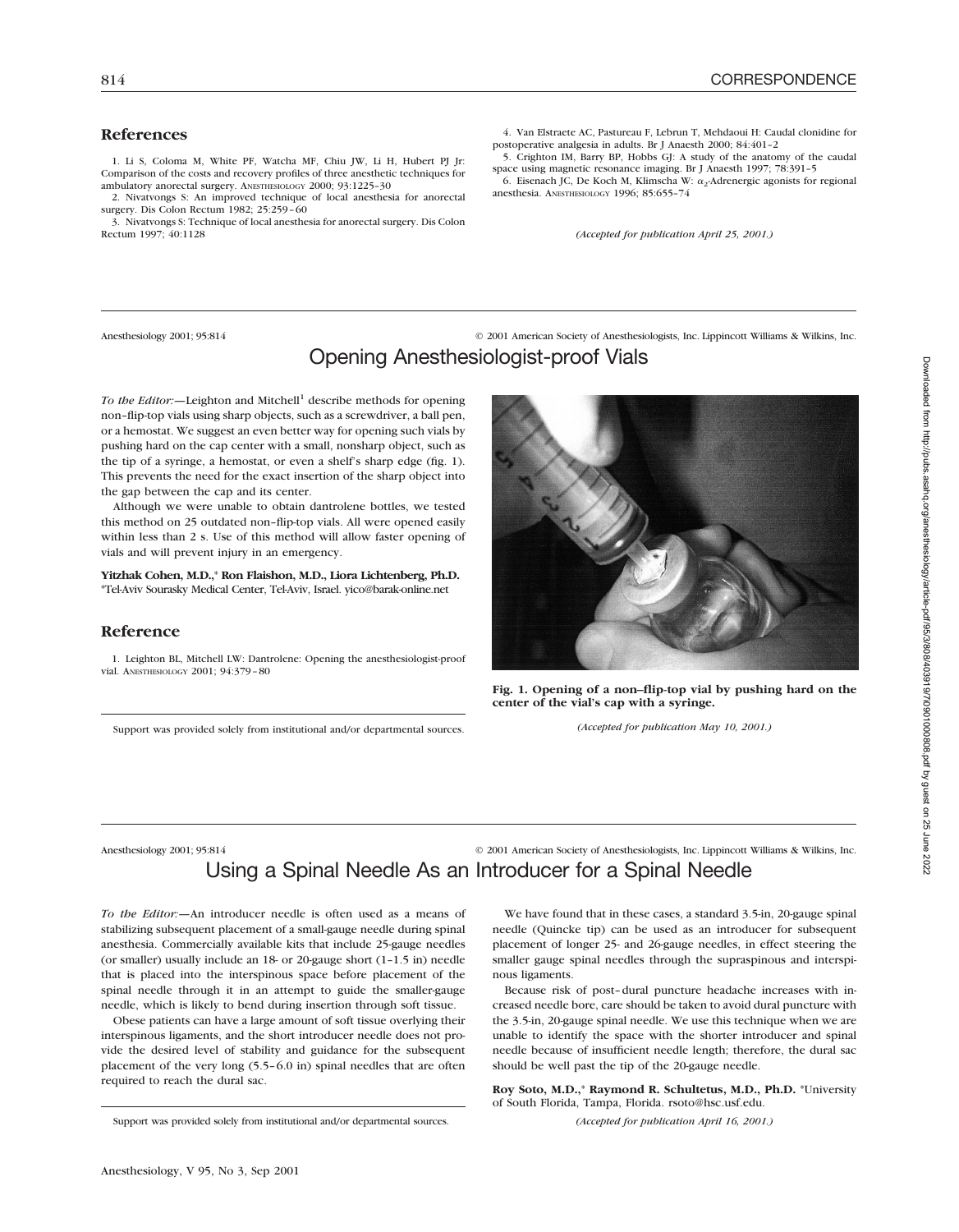Anesthesiology 2001; 95:815 © 2001 American Society of Anesthesiologists, Inc. Lippincott Williams & Wilkins, Inc.

# A Leak in a Capnography Sampling Line Induced a Difference between Arterial and End-tidal  $CO<sub>2</sub>$

*To the Editor:—*Capnography is widely used to monitor respiration during anesthesia. Herein, we report how a pinhole in a sampling line caused a problem with capnography during anesthesia.

A 59-yr-old man was scheduled for sinus surgery. Anesthesia was induced with propofol (50 mg) and vecuronium bromide (6 mg) intravenously, and the trachea was intubated with an endotracheal tube uneventfully. Immediately after induction, the capnography monitor (BP508, sidestream type; Nippon Colin Co., Komaki, Japan) showed an end-tidal carbon dioxide ( $ETCO<sub>2</sub>$ ) value of 35-37 mmHg. After disinfecting around his nose, the patient's face was covered with sterile drapes.  $ETCO<sub>2</sub>$  decreased suddenly to approximately 20 mmHg, but the patient's vital signs did not change. We checked the connection of the endotracheal tube, checked for leaks in the endotracheal tube cuff, and checked the respirator circuit and auscultation of the chest but did not find any abnormality. Next, we checked the blood gases, and the arterial carbon dioxide tension (Paco<sub>2</sub>) was 50 mmHg. We reconnected the capnography plug and recalibrated the capnograph, but  $ETCO<sub>2</sub>$  was unchanged. Next, we replaced the capnograph with another capnograph without exchanging the sampling line, but  $ETCO<sub>2</sub>$  remained low. Then, we exchanged the capnograph including the sampling line.  $ETCO<sub>2</sub>$  was then 48 mmHg.

After the operation, we examined the original sampling line. Although it seemed normal, when it was submerged in water, we found a pinhole in the sampling line near the endotracheal tube connector.

In a later experiment, we attempted to reproduce this observation. For this test, we used a test lung (Lung simulator SMS; Datex-Ohmeda, Helsinki, Finland) supplied with carbon dioxide and ventilated with an oxygen–air mixture. A capnograph similar to that used in the operating room was tested. Respiration was controlled with a respirator at a rate of 6 breaths/min, a tidal volume of 500 ml, and a fraction of inspired oxygen (FIO<sub>2</sub>) of 0.4. We made a pinhole in the sampling line with a 23-gauge needle, and  $ETCO<sub>2</sub>$  immediately decreased from 35 mmHg to 24 mmHg (fig. 1). We then enlarged the pinhole with an 18-gauge needle, and ETco<sub>2</sub> decreased from 24 mmHg to 14 mmHg (fig. 1).

Factors that increase the difference between arterial and end-tidal carbon dioxide ( $P_{(a-ET)}CO_2$ ) include increased pulmonary ventilation/ perfusion mismatch and gas sampling problems.<sup>1</sup> The situation described is an example of a gas sampling problem caused by enhancement of room air *via* the unrecognized pinhole.

We did not detect the pinhole before anesthesia, and no pinhole was found when we tested for a leak after the operation, which suggests that a pinhole is difficult to find. Therefore, we recommend changing the sampling line of the capnograph regularly and considering a small leak in the sampling line when seeking the cause of an increase in  $P_{\text{(a-ET)}}$ CO<sub>2</sub>.

**Takafumi Horishita, M.D., Kouichiro Minami, M.D., Ph.D.**\* \*School of Medicine, University of Occupational and Environmental Health, Kitakyushu, Japan. kminami@med.uoeh-u.ac.jp

### **Reference**

1. Barash PG, Cullen BF, Stoelting RK: Clinical Anesthesia, 2nd edition. Philadelphia, Lippincott–Raven, 1992, pp 739–40

*(Accepted for publication April 25, 2001.)*



Fig. 1. Typical changes in the end-tidal carbon dioxide (ETcO<sub>2</sub>) waveform resulting from a pinhole in the sampling line, made with **a 23-gauge needle. A capnography monitor (BP508, sidestream type; Nippon Colin Co., Komaki, Japan) was used, and gases were** sampled by the capnometer at a rate of 200 ml/min. A pinhole made with a 23-gauge needle decreased ETco<sub>2</sub> from 35 mmHg to 24 mmHg; when we enlarged the pinhole with an 18-gauge needle, ETCO<sub>2</sub> decreased from 24 mmHg to 14 mmHg.